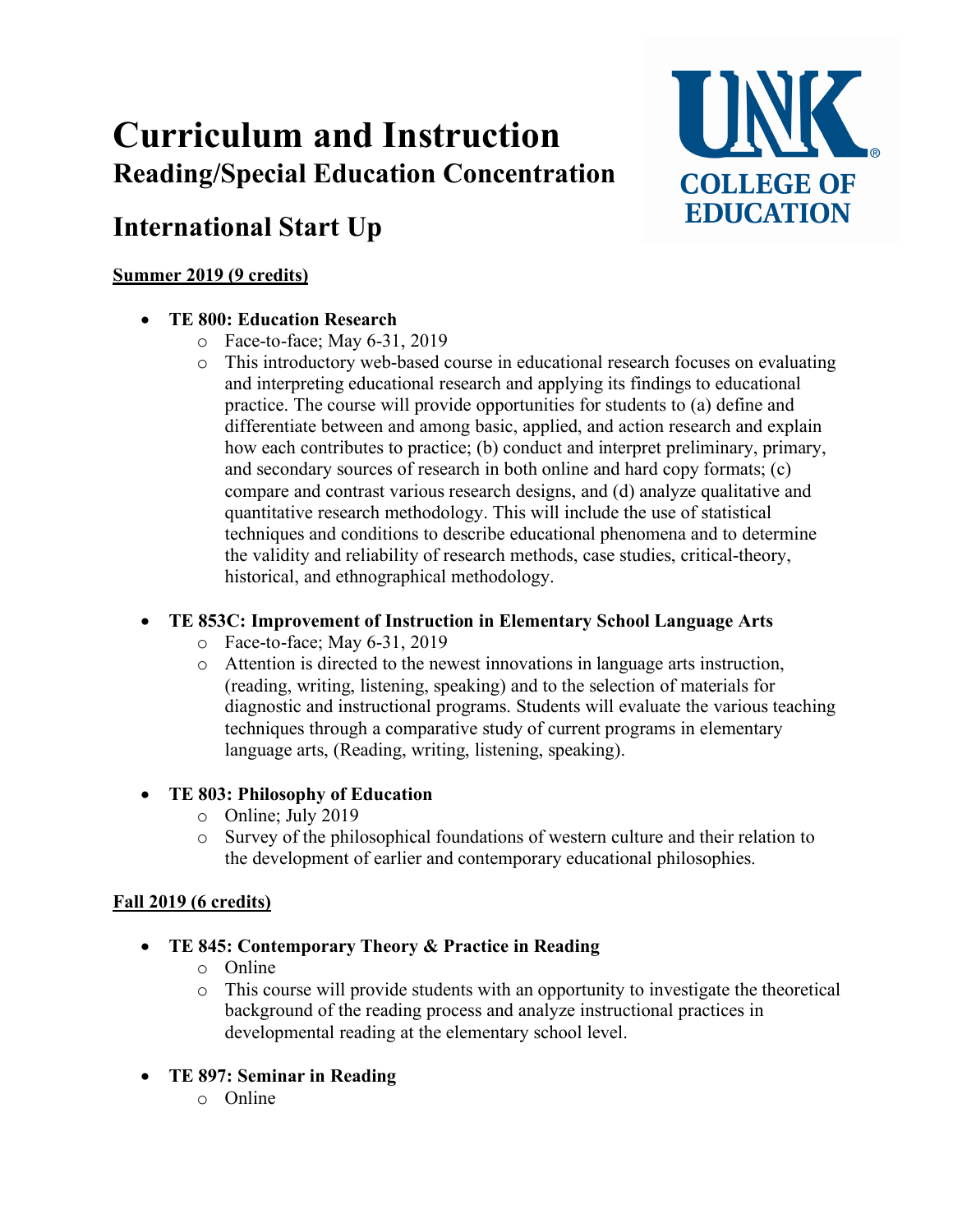o This course is designed to specifically meet the content and program needs of a specific audience, institution, agency, or public school setting. The content is designed and developed to meet the in-depth needs of the participants involved in the area of reading and related fields.

#### **Spring 2020 (6 credits)**

#### • **TE 854: Reading in the Content Areas**

- o Face-to-face; March 2020
- o Students completing this course will have an opportunity to examine the nature of the reading process and the kinds of particular problems teachers in content areas of middle and secondary school face daily. It will also provide the teacher with the ability to apply specific strategies in helping those students having difficulty reading the materials necessary for specific content areas.

#### • **TE 886P: Technology Tools for Teachers**

- o Face-to-face; March 2020
- o This course will focus on using technologies in an instructional environment with an emphasis on ethical, human, legal and social issues, methods and skills appropriate to planning and designing learning environments, and instructional management methodologies using appropriate materials, methods, resources, and curricula for integrating technology.

#### **Summer 2020 (9 credits)**

#### • **TE 809P: Curriculum Implementation**

- o Online; May 2020
- o This course addresses the curriculum implementation process, theoretical concepts associated with the implementation process, and related implementation issues, including the contested nature of the curriculum and the relationship between curriculum and equity issues. This information is used to critique current curriculum implementation efforts in the public school setting and to develop curriculum for use in the classroom. The course includes a writing component.

#### • **TE 846: Diagnosis/Correction of Reading Difficulties**

- o Online; May 2020
- o This course focuses on the development of an understanding of the relationship of the psychological factors and individual remedial instruction in reading. A comprehensive study is made of selected diagnostic tests and remedial procedures.
- **TE 857: Early Communication, Language and Literacy**
	- o Online; July 2020
	- o Students will gain an understanding of early speech and language development and related emergent language and literacy skills, and how these may be influenced by cultural, linguistic, or exceptionality factors. Students will learn